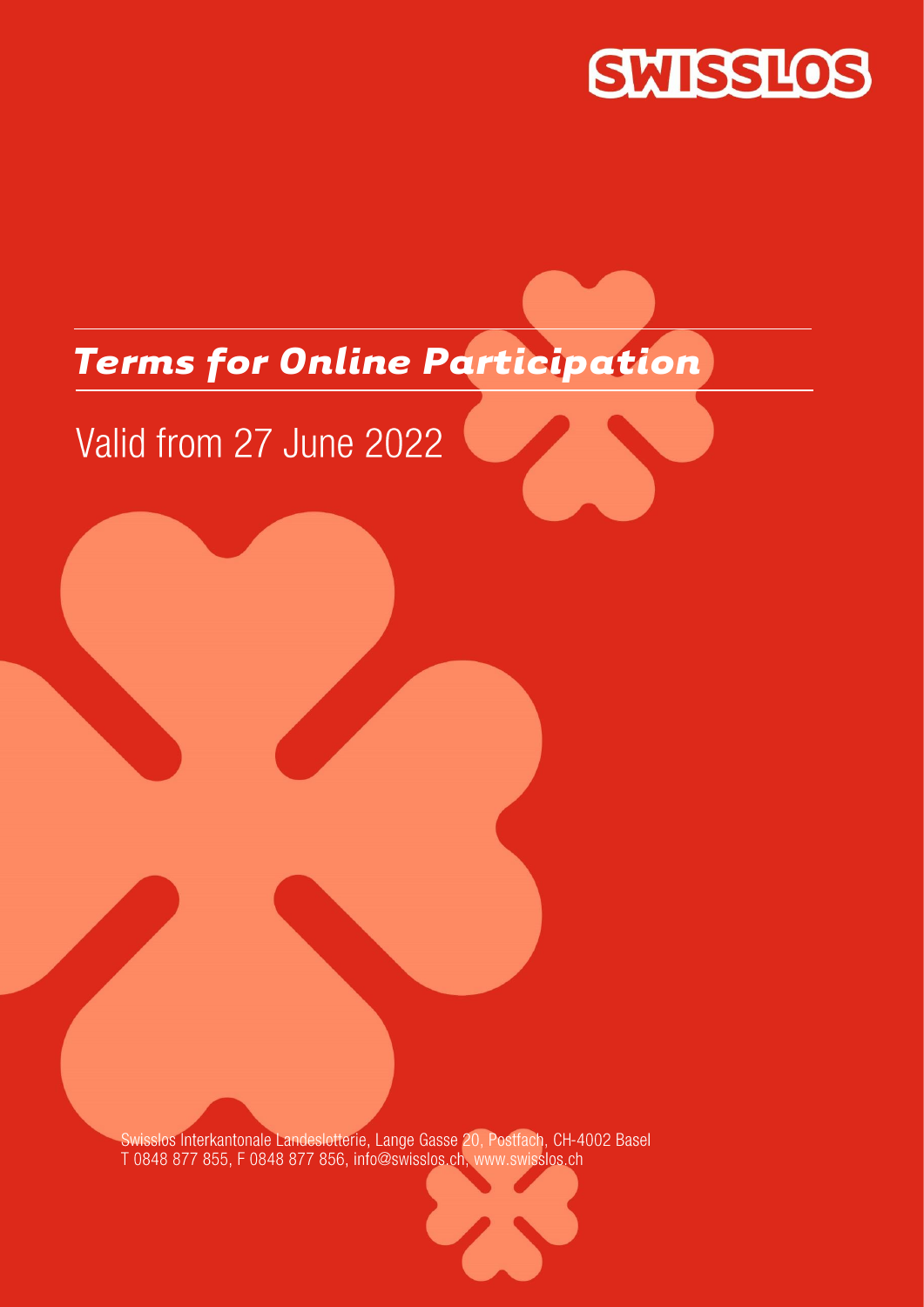## **Contents**

| A.        |  |
|-----------|--|
| Art. 1    |  |
| Art. 2    |  |
| <b>B.</b> |  |
| Art. 3    |  |
| Art. 4    |  |
| Art. 5    |  |
| Art. 6    |  |
| C.        |  |
| Art. 7    |  |
| Art. 8    |  |
| Art. 9    |  |
| Art. 10   |  |
| Art. 11   |  |
| D.        |  |
| Art. 12   |  |
| Art. 13   |  |
| Art. 14   |  |
| Е.        |  |
| Art. 15   |  |
| Art. 16   |  |
| F.        |  |
| Art. 17   |  |
| Art. 18   |  |
| Art. 19   |  |
| G.        |  |
| Art. 20   |  |
| Art. 21   |  |
| Art. 22   |  |
| Art. 23   |  |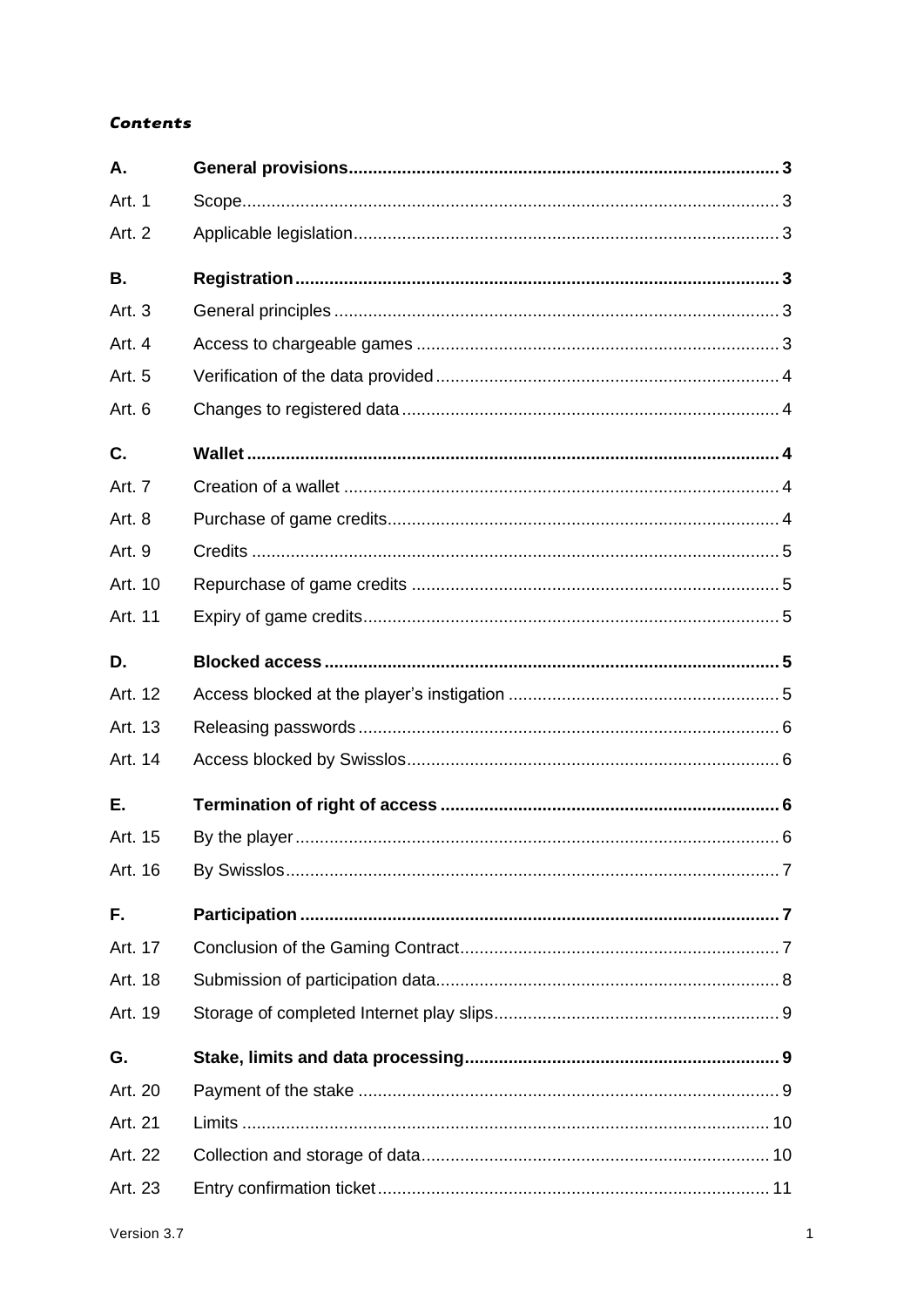| Art. 24 |                                                                                    |
|---------|------------------------------------------------------------------------------------|
| Art. 25 |                                                                                    |
| Art. 26 |                                                                                    |
| Η.      |                                                                                    |
| Art. 27 |                                                                                    |
| Art. 28 |                                                                                    |
| Art. 29 |                                                                                    |
| Art. 30 | Replay prizes (Swiss Lotto) and prizes from online instant ticket products "Clix", |
| Art. 31 |                                                                                    |
| I.      |                                                                                    |
| Art. 32 |                                                                                    |
| Art. 33 |                                                                                    |
| J.      |                                                                                    |
| Art. 34 |                                                                                    |
| Κ.      |                                                                                    |
| Art. 35 |                                                                                    |
| L.      |                                                                                    |
| Art. 36 |                                                                                    |
| Art. 37 |                                                                                    |
| Art. 38 |                                                                                    |
| Art. 39 |                                                                                    |
| Art. 40 |                                                                                    |
| Art. 41 |                                                                                    |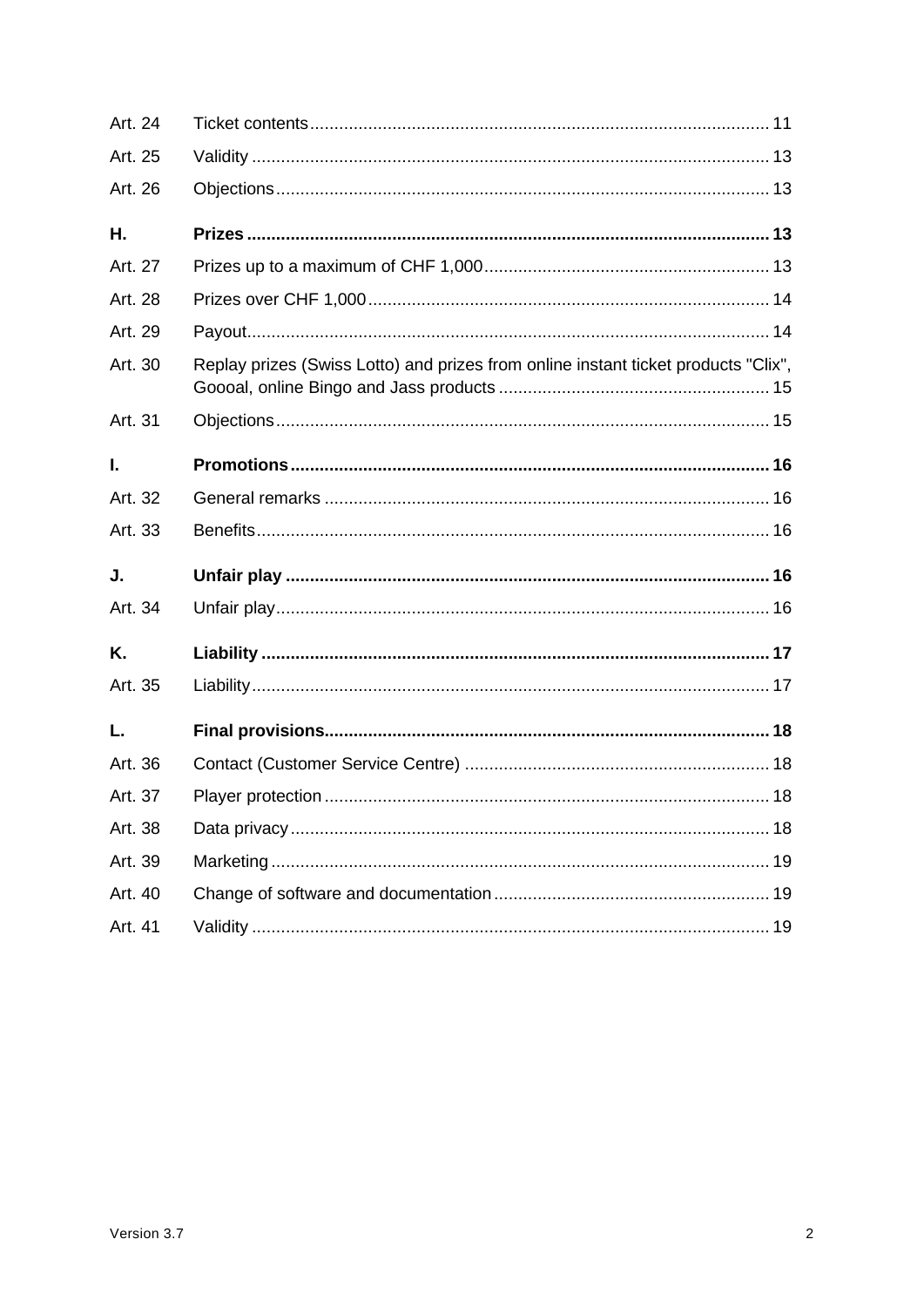# <span id="page-3-0"></span>**A.** *General provisions*

## <span id="page-3-1"></span>Art. 1 Scope

1.1 Swisslos provides players with the option of participating in specific gambling products (Swiss Lotto, Joker, EuroMillions plus 2nd Chance, Super-Star, Sporttip, online instant ticket products "Clix", online Bingo, Jass products and Goooal) via an Internet Gaming Platform ("ISP") made available by it. These Terms for Online Participation govern participation in these products in the Swisslos Contract Territory <sup>1</sup> .

1.2 These "Terms for online participation" via Internet (www.swisslos.ch or apps: subsequently "Terms for Online Participation") supplement the Terms and Rules of the individual products. If there is any conflict with these latter Rules, the provisions herein take priority as special regulations.

## <span id="page-3-2"></span>Art. 2 Applicable legislation

2.1 As an operator of large-scale gambling, Swisslos is subject to the Federal Act on Gambling of 29 September 2017 (GamblA), the associated Implementing Ordinance of 7 November 2018 governing gaming, and the FDJP Ordinance of 7 November 2018 on due diligence requirements to be met by organizers of major gaming events in order to combat money laundering and the financing of terrorism. The present provisions basically adopt the provisions of the laws that are of relevance in this context, supplementing them where necessary.

2.2 Pursuant to the FDJP Ordinance, Swisslos is required to obtain proof of identity from any persons participating in its games who reach specific thresholds in specific circumstances and to clarify the financial background of a transaction and/or business relationship.

## <span id="page-3-3"></span>**B.** *Registration*

<span id="page-3-4"></span>Art. 3 General principles

3.1 Access to the products through the ISP is available to anyone who registers with the ISP via the Internet. Only natural persons of at least 18 years of age and residing or habitually resident in the Swisslos Contract Territory may register. In addition, no blocks or exclusions with the meaning of Art. 80 GamblA or Art. 66 GamblA or Art. 42 of the associated Implementing Ordinance may apply.

3.2 Each person may register on the ISP once only and may only play via their own account.

<span id="page-3-5"></span>Art. 4 Access to chargeable games

4.1 Registration enables Internet access to all Swisslos products available via the ISP.

4.2 Players must provide the following mandatory data when registering: title, last name and first name (as shown on ID or passport), street and house number, postcode, town/city/ canton, date of birth, e-mail address, as well as a password. Swisslos

<sup>1</sup> ZH, BE, LU, UR, SZ, OW, NW, GL, ZG, SO, BS, BL, SH, AI, AR, SG, GR, AG, TG, TI, FL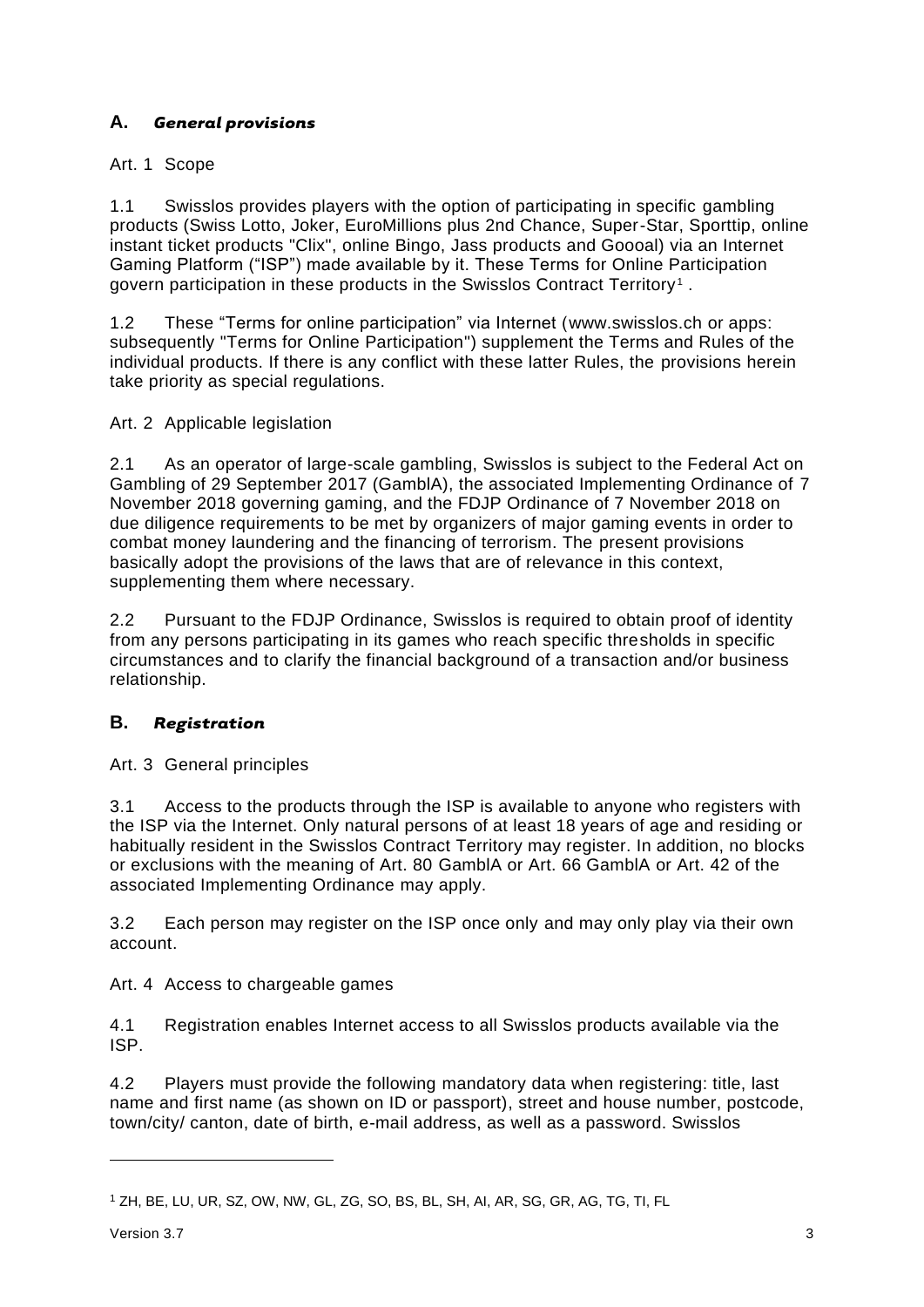reserves the right to verify the correctness of this data at any time and to bar any player who does not satisfy (or no longer satisfies) the registration requirements.

The e-mail address will be checked via the double opt-in process and used by the ISP for unambiguous identification of the registration. Unblocked access, prize notifications, etc. are also communicated via this e-mail address.

<span id="page-4-0"></span>Art. 5 Verification of the data provided

5.1 All registrations will be checked against address databases. Players found in these databases and who satisfy the conditions of registration will be registered.

Players who cannot be unambiguously identified in the address databases on the basis of their personal data will be required to provide proof of age and/or address.

Provided that the data verification carried out by Swisslos shows that the registration requirements have been satisfied, players will be registered.

<span id="page-4-1"></span>Art. 6 Changes to registered data

6.1 Players may change the name in their profile. After entering a name change, they must send in or upload a copy of their family record for verification purposes. On receipt of the copy of the family record, Swisslos will decide if the change satisfies requirements.

6.2 Players may change the address in their profile. After the change of address has been entered, Swisslos will decide if it satisfies requirements. If this is the case, it will be accepted; otherwise the player will be required to provide proof of the change of address.

6.3 The player may change their e-mail address. The new e-mail address is checked via the double opt-in process.

## <span id="page-4-2"></span>**C.** *Wallet*

<span id="page-4-3"></span>Art. 7 Creation of a wallet

After registration, a wallet is created for the player. Game credits can be loaded into this wallet for participation in the products available via the ISP.

<span id="page-4-4"></span>Art. 8 Purchase of game credits

8.1 There are various online payment options (accessible via a link) available to players for purchasing game credits, or they can do so using payment slips. These game credits are credited to the wallet created at registration.

8.2 Within a period of 30 days, a player may purchase game credits for a maximum of CHF 10,000. This period is calculated retroactively from the date of the most recent purchase.

8.3 Players may only purchase game credits for as long as the game credits accumulated in their wallet do not exceed the amount of CHF 9,999. However, regardless of whether this limit is reached, any prizes or refunds may be credited as game credits to this wallet at any time; the same applies to game credits received as promotions. The relevant wallet balance is that stored on the server.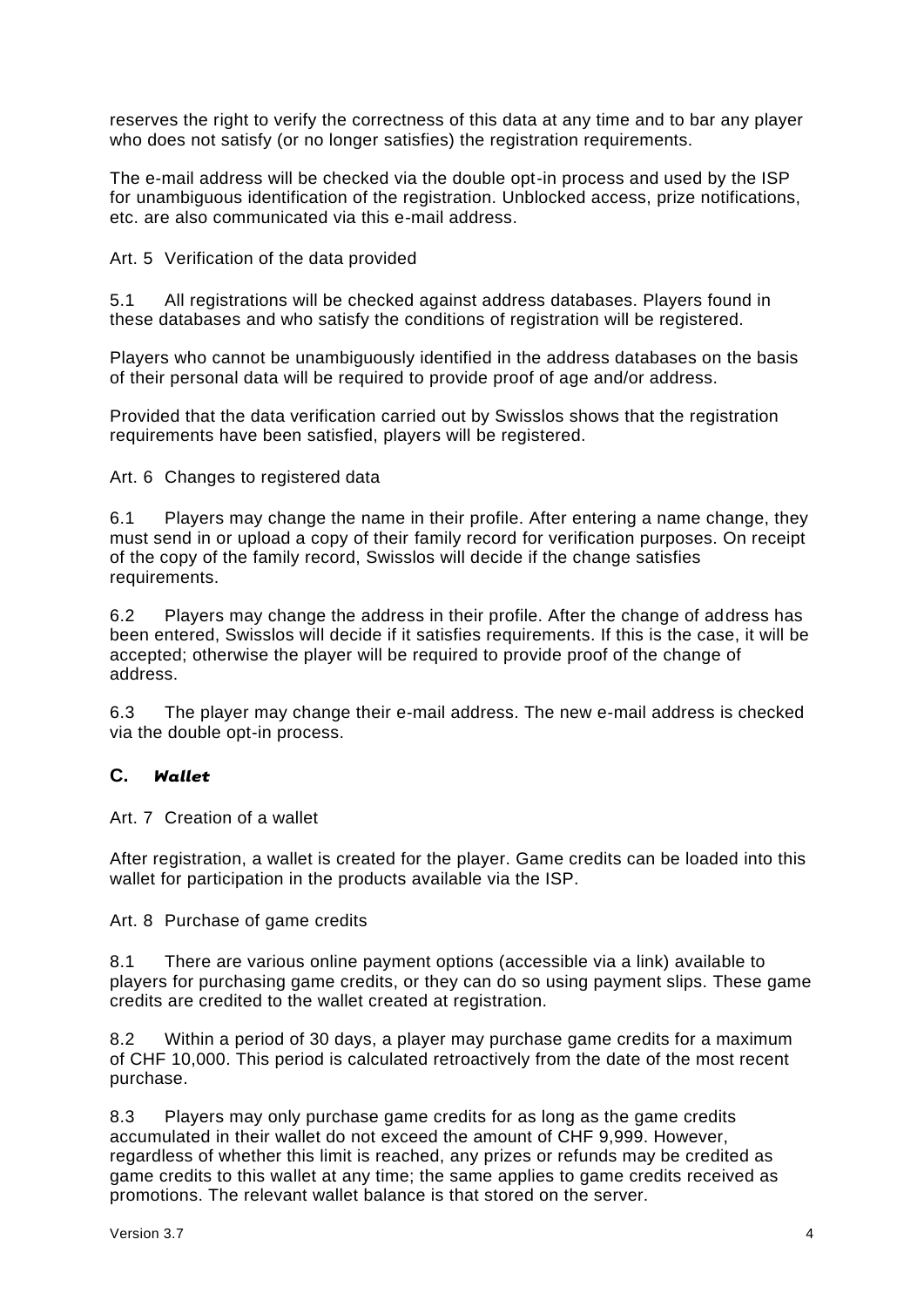8.4 Within the limits stipulated in these provisions and the player protection measures, game credits accumulated through prizes, refunds or payments to the wallet may be freely used by players to participate in the products available via the ISP. With regard to game credits accumulated through promotions, the restrictions imposed in connection with the respective promotion will apply. Used game credits will be debited from the wallet. Game credits are personal and non-transferable.

## <span id="page-5-0"></span>Art. 9 Credits

Other than purchases, game credits may be accumulated in the wallet through

- prizes credited (Art. 27 and 28);
- stake refunds:
- amounts credited under promotions (Art. 32).

#### <span id="page-5-1"></span>Art. 10 Repurchase of game credits

Game credits or parts thereof may be repurchased. The corresponding amount will be transferred to the Switzerland- or Liechtenstein-based bank or post office account held in the name of the player.

Game credits accumulated under promotions (free game credits) cannot be paid out.

Prizes or refunds that are credited to the wallet can be paid out to a Switzerland- or Liechtenstein-based bank or post office account within 180 days.

Game credits can be paid out to a Switzerland- or Liechtenstein-based bank or post office account twice, free of charge, within 365 days. From the third occasion onwards, Swisslos reserves the right to charge a commission of 3%.

Players who are subject to a block or an exclusion order have no entitlement to the reimbursement of their game credit, prizes or refunds.

A legitimately requested payout of game credit in the wallet will be transferred within 5 to 10 working days, subject to money laundering provisions.

#### <span id="page-5-2"></span>Art. 11 Expiry of game credits

In principle, game credits in a wallet have no expiry date. Wallets not registering any movements for more than 2 years will be liquidated by Swisslos and the corresponding amount will be transferred to a Switzerland- or Liechtenstein-based bank or post office account held in the player's name. If this is not possible, the amount expires without any right of substitution after a further two years and is used for the charitable purpose supported by Swisslos.

## <span id="page-5-3"></span>**D.** *Blocked access*

<span id="page-5-4"></span>Art. 12 Access blocked at the player's instigation

12.1 A request to block personal access to the products available via the ISP can be made directly via the Customer Service Centre (Art. 36) during business hours. While the ISP is available, players may also themselves block their own personal access in the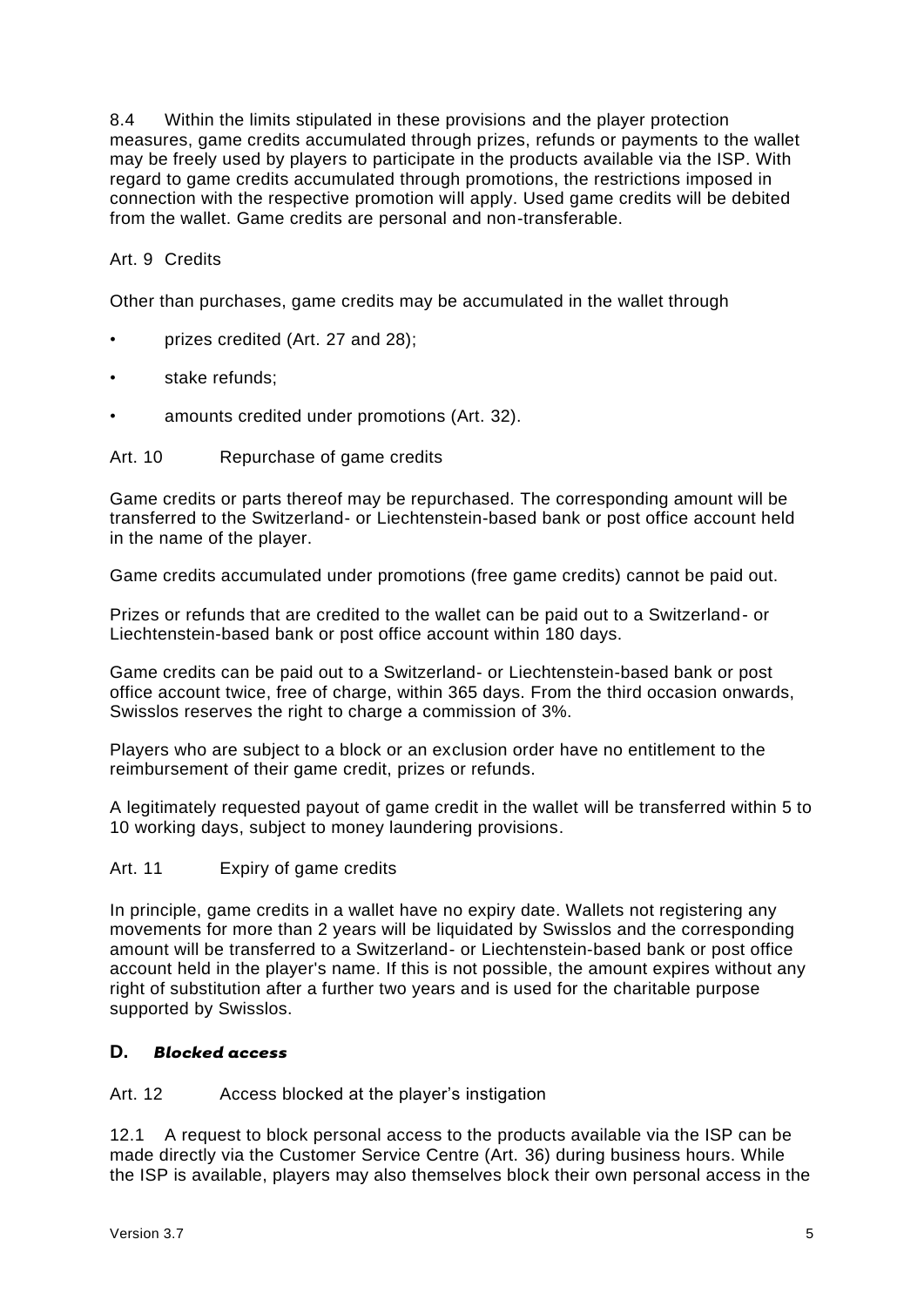"Limits & blocking" section. In both cases, this can be done on a product-specific basis for 1 -180 days.

Such voluntary blocking periods (temporary gaming break) cannot be cancelled before the date set.

12.2 Players can also request an unlimited block themselves. To do so, they must contact Swisslos. This blocking period is entered in a national register and also applies to casinos (including online casinos).

#### <span id="page-6-0"></span>Art. 13 Releasing passwords

Access is blocked if the wrong password is entered three times. Players can request that their passwords be released via their user name or e-mail address. In such a case, a link for setting a new password will be sent to the last e-mail address provided. This e-mail can also be triggered by the Customer Service Centre upon request.

#### <span id="page-6-1"></span>Art. 14 Access blocked by Swisslos

14.1 At any time and without specifying the reasons, Swisslos is entitled to block a player's access to the products available via the ISP if it judges this measure to be appropriate for material reasons.

14.2 Access will in any case be blocked if the conditions for an exclusion pursuant to Art. 80 of the Federal Act on Gambling are satisfied or if registration requirements are no longer satisfied.

A blocking period pursuant to Art. 80 GamblA is entered in the national register and also applies to casinos (including online casinos).

If the reason for the gaming block no longer exists, the player can apply to the game organizer that effected the block for that block to be lifted.

#### <span id="page-6-2"></span>**E.** *Termination of right of access*

#### <span id="page-6-3"></span>Art. 15 By the player

15.1 Players may at any time terminate their right of access to the ISP by deactivating the registration and thus closing the wallet. Registration is terminated by executing the "Close account" command (under the "Profile" menu). Termination is only possible if the following conditions apply:

- The wallet no longer contains any game credits. If the wallet still contains game credits, the player can transfer this back to his or her payment account.
- There are no outstanding tickets for picks still to be played in one or more draws or bets.
- There are no purchased, not yet fully played online instant ticket products "Clix", no open online Bingo or Goooal product games and no matches still running under a Jass product.
- There are no outstanding tickets with prizes not yet paid out or with Replay prizes not yet redeemed.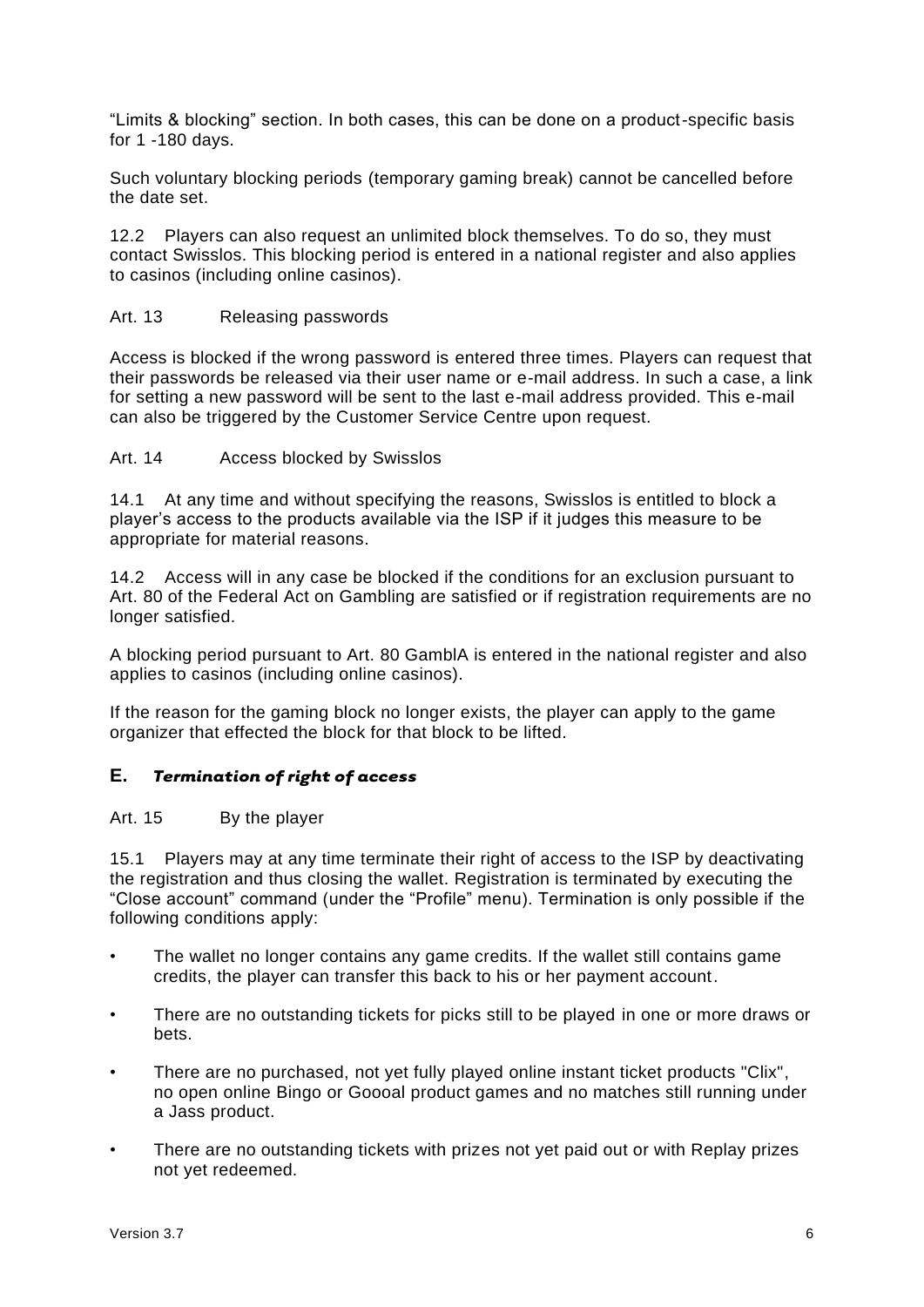• Any Abo Nonstop subscriptions will be automatically cancelled on termination of right of access.

If a customer has terminated access and then calls it up again using the correct user name and password within a period of two years, access will be reactivated automatically. This process has been set up in this way since, for many players, termination is merely temporary or is connected with log-in problems (user name or password forgotten) and this process allows access to be rapidly re-established.

15.2 If access is to be definitively deleted (i.e., without such automatic reactivation), the customer must notify the Customer Service Centre (Art. 36) of the definitive termination using the contact form).

## <span id="page-7-0"></span>Art. 16 By Swisslos

At any time and without specifying the reasons, Swisslos may terminate right of access to the ISP by deactivating the registration and closing the wallet. Termination will be effective as long as the following conditions have been satisfied for 48 hours:

- There are no outstanding tickets for picks still to be played in one or more draws or bets.
- There are no purchased, not yet fully played online instant ticket products "Clix", no open online Bingo or Goooal product games and no matches still running under a Jass product. Swisslos reserves the right to automatically evaluate any instant tickets (Clix) which have been purchased but not yet played out in full.
- There are no outstanding tickets with prizes not yet paid out or with Replay prizes not yet redeemed. Swisslos reserves the right to automatically redeem replay prizes.
- Any Abo Nonstop subscriptions will be automatically cancelled on termination of right of access.

If at the time of entry into force of the termination imposed by Swisslos the wallet still contains game credits, Swisslos will liquidate the wallet and pay the balance out to the player (see Art. 10). Any coupons not redeemed will be forfeited. If it is not possible to pay out the game credits, they will be forfeited and used for the charitable purpose to which Swisslos contributes.

An Abo Nonstop subscription that has been suspended for more than 180 days will be automatically cancelled by Swisslos via the system. An Abo Nonstop subscription that has been cancelled for more than 180 days will be deleted, i.e. removed from the subscription status list.

#### <span id="page-7-1"></span>**F.** *Participation*

#### <span id="page-7-2"></span>Art. 17 Conclusion of the Gaming Contract

17.1 Participation in products offered via the ISP is open to those persons who have concluded a corresponding Gaming Contract with Swisslos. Such a contract is deemed to have been concluded if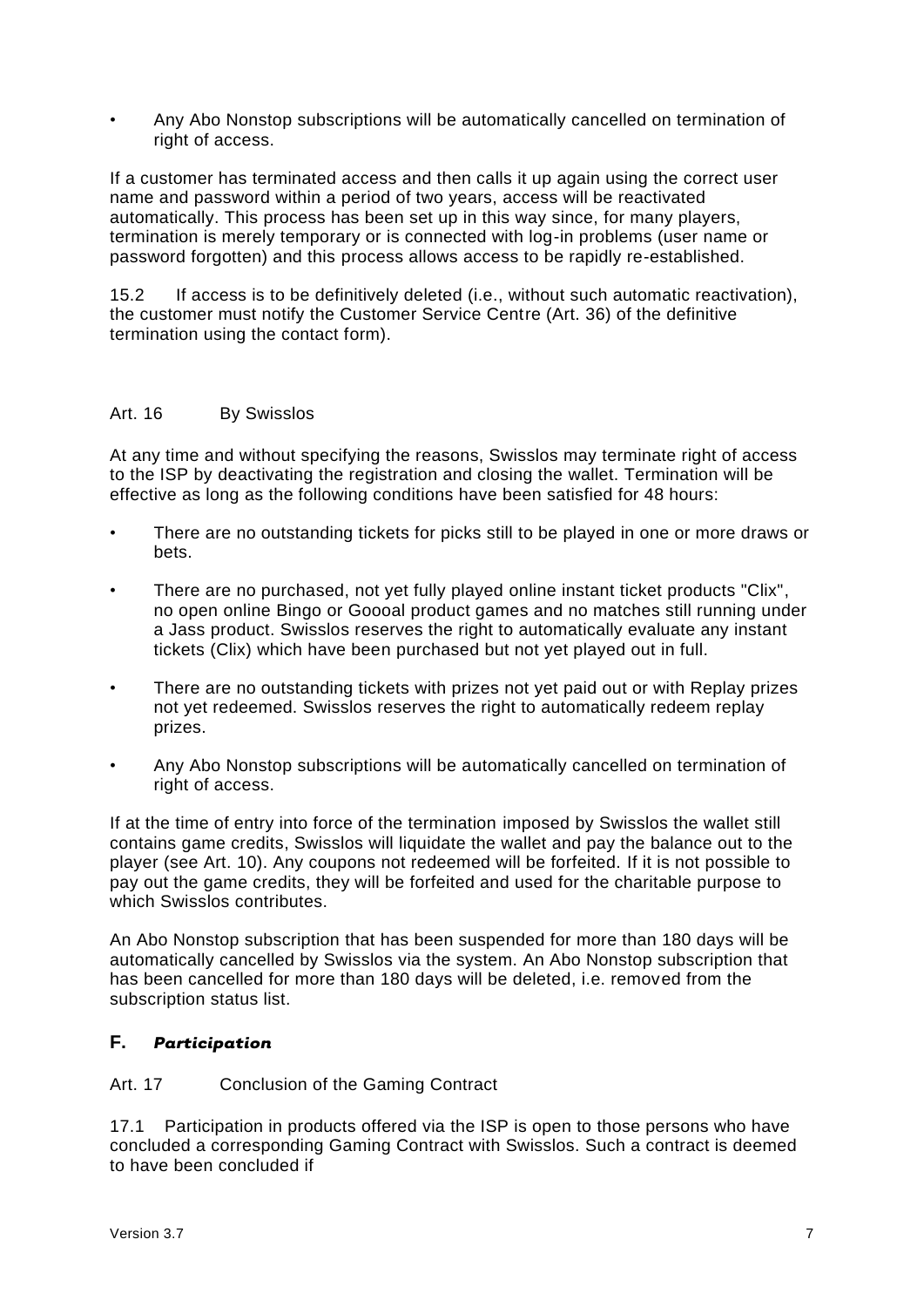- the player is registered and has acknowledged acceptance of the Terms and Rules in force for the respective product and the "Terms for Online Participation",
- the player has accepted the privacy policy,
- the stake for the respective transaction or play request has been placed,
- the participation transaction data have been transferred via the Internet to Swisslos, the product has been bought and participation has been recorded on the Swisslos host in accordance with the regulatory provisions and
- a corresponding entry confirmation ticket has been generated.

In respect of sports bets, Swisslos reserves the right to refuse to conclude a Gaming Contract without specifying the reasons or the right to stipulate certain conditions for the conclusion of a Gaming Contract (e.g. a limit on the amount of the stake, restrictions regarding the matches to be played).

17.2 If an Abo Nonstop subscription is concluded, in addition to the entry confirmation ticket a subscription ticket is generated and stored in the player's ticket archive under "Jackpot subscriptions". Subscription tickets contain the following information in particular:

- the type of subscription (only for Abo Nonstop);
- subscription status;
- the link to the individual entry confirmation tickets; as well as
- a unique identification code (=subscription number).
- 17.3 The provision of Art. 20 remains unaffected.

17.4 In concluding a Gaming Contract with Swisslos, the player recognizes unreservedly these "Terms for Online Participation" as well as all other Swisslos provisions applicable to participation in the products listed in Art. 1.

<span id="page-8-0"></span>Art. 18 Submission of participation data

18.1 The player will submit his participation data within the stipulated periods via the Internet.

Entries on the Internet play slips will be controlled by the ISP via the dialog. Markings must be entered via the user interfaces. Incomplete Internet play slips cannot be played.

In the case of subscription plays, the corresponding entry confirmation ticket on the ISP is definitive, not the ticket issued for the purchased subscription.

18.2 It is the sole responsibility of the player to submit the participation data correctly. Incomplete data (e.g. missing crosses) may need to be corrected.

18.3 With regard to participation in online instant ticket products "Clix", Goooal, online Bingo or Jass products via Internet, the sole legitimate products are the online instant ticket products "Clix", Goooal, online Bingo and Jass products on ISP which are issued or allocated by Swisslos in accordance with the General Terms of Participation in Online Instant Ticket Products "Clix", the General Terms of Participation in Online Bingo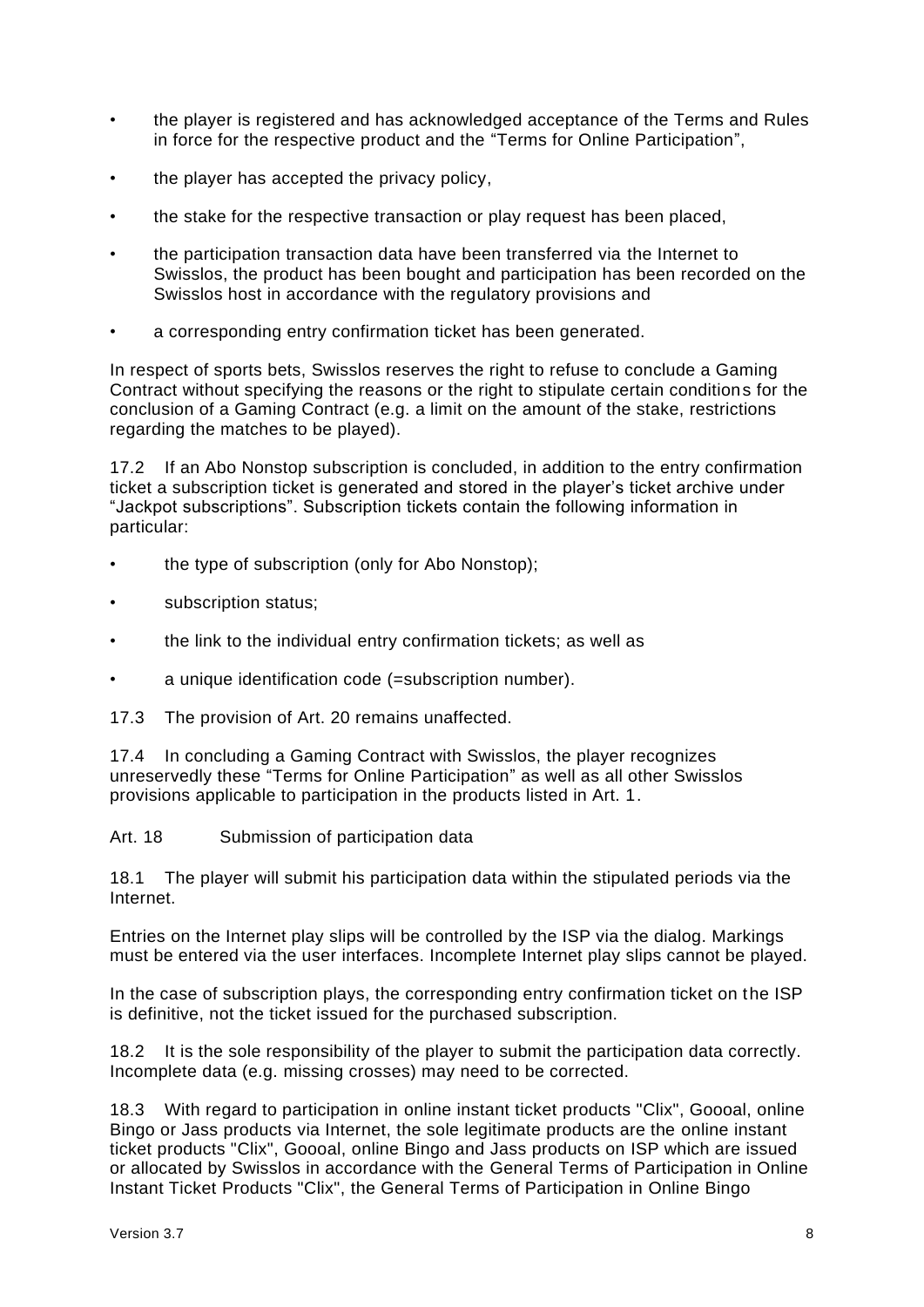Products, the Rules of Play and Terms of Participation for Goooal and the Rules of Play and Terms of Participation in Jass.

18.4 Players must fully play out every purchased online instant ticket product "Clix" in accordance with the applicable General terms of Participation on the instant ticket. An online instant ticket product "Clix" is deemed to have been fully played out when the result (win or loss) has been displayed. If a player purchases an online instant ticket product "Clix" but does not play it out in full, that online instant ticket product "Clix" will be shown on the ISP (if the player tries to buy a further "Clix" instant ticket or when they select the instant ticket in the entry confirmation ticket) for the player to finish playing. If the most recently purchased online instant ticket product "Clix" is not played out in full within 90 days, it will automatically be evaluated by the ISP Gaming System (see Online Instant Ticket Products "Clix": General Terms of Participation).

18.5 The correct playing of online instant ticket product "Clix", Goooal and online Bingo and Jass products is controlled by the ISP via the dialog.

18.6 Swisslos reserves the right to amend or delete existing modes of participation and instructions and/or to introduce new ones.

<span id="page-9-0"></span>Art. 19 Storage of completed Internet play slips

#### 19.1 Lotteries

Internet play slips for individual picks and system plays can be stored and reused. A stored play slip does not in any way constitute proof of participation in a draw.

#### 19.2 Sports bets

Internet play slips for Sporttip bets cannot be stored and reused.

#### <span id="page-9-1"></span>**G.** *Stake, limits and data processing*

#### <span id="page-9-2"></span>Art. 20 Payment of the stake

20.1 In respect of Internet Games, the total stake per transaction or play request is debited from the player's wallet on the ISP when the data are sent via the respective interface to Swisslos. In the case of a subscription play under an Abo Nonstop subscription, participation per Swiss Lotto, Joker, EuroMillions plus 2nd Chance or Super-Star draw is considered to be one play request. Accordingly, each stake is only debited from the wallet for the subsequent draw.

The amount of the price per online instant ticket product "Clix", online Bingo or Jass product and Goooal play is defined separately for each product and laid down in the respective Game Rules.

20.2 If there is an insufficient balance in the wallet to cover the complete transaction or order request, the corresponding play slip(s) or picks cannot be played and the wallet will not be debited.

In the case of a subscription play under an Abo Nonstop subscription, this means that if there is an insufficient balance in the wallet for the subsequent play request, the subscription will be provisionally suspended. As long as they have not previously cancelled the subscription via the Customer Service Centre (Art. 36), players will receive a balance mail via e-mail, inviting them to purchase game credit in accordance with the provisions of Art. 8.1 to Art. 8.3 in order to continue participation under the Abo Nonstop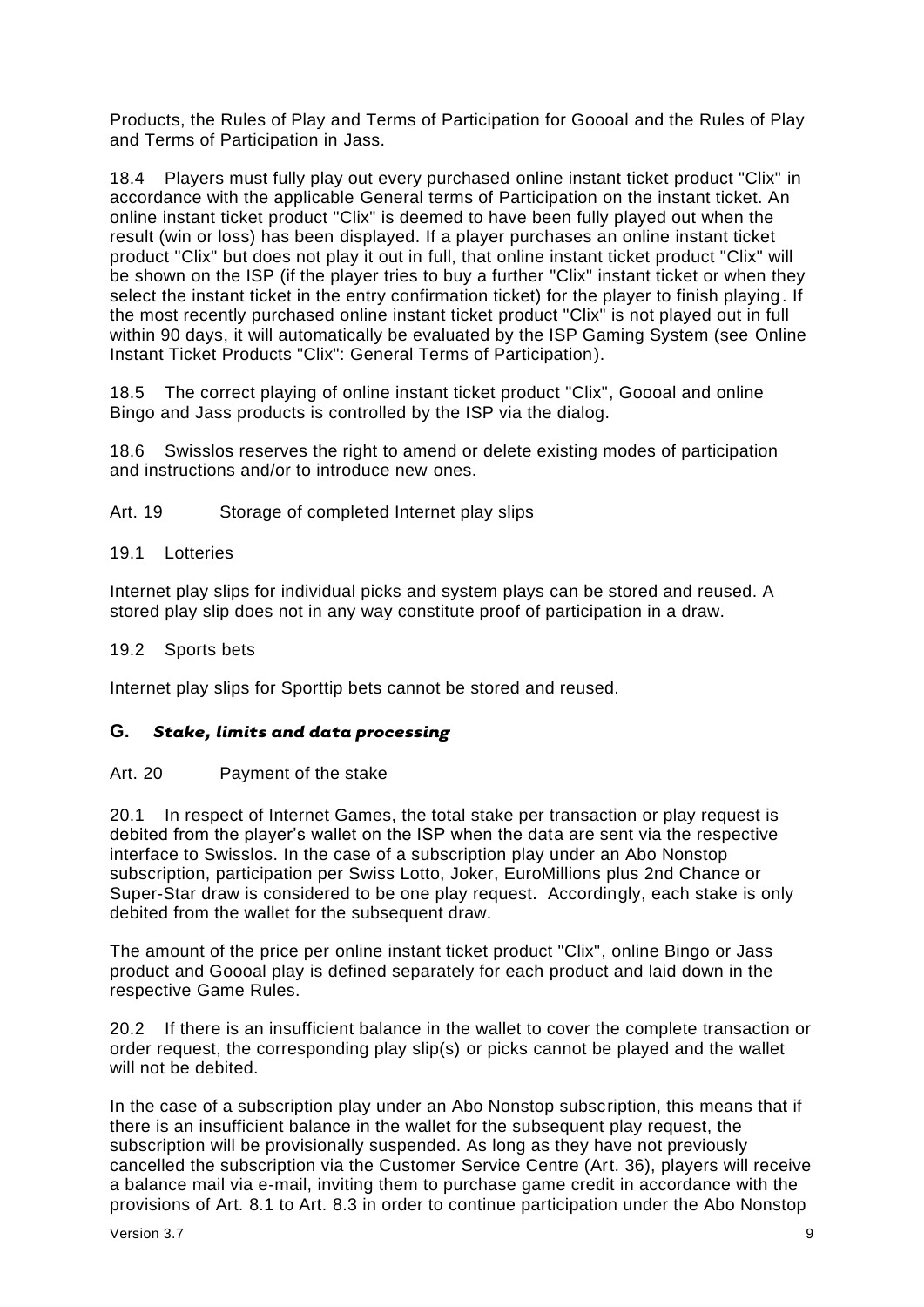subscription. In case of insufficient coverage, this balance mail will be sent only once for each subscription until such time as payment has been made. If the player misses more than one consecutive draw owing to insufficient coverage, the corresponding subscription will need to be manually reactivated. Players following this invitation and purchasing game credit will be notified by e-mail if they have further Abo Nonstop subscriptions which are no longer active. Players will be referred to the "Jackpot subscriptions" menu, where they will find an overview of the status of their Abo Nonstop subscriptions and be able to reactivate them. Subscriptions may only be reactivated if the balance in the wallet is sufficient for at least one entry. Players may reactivate a suspended Abo Nonstop subscription via the "Jackpot subscriptions" menu at any time if their wallet has been reloaded by means other than payments, e.g. through prizes, refunds or coupons.

20.3 The maximum total stake per transaction or play request is CHF 7,500.00. Within this maximum total stake, game credits accumulated through payments, prizes or refunds may be freely used by the player to participate in a draw or bet. With regard to game credits accumulated through promotions, the restrictions imposed in connection with the respective promotion will apply. Used game credits will be debited from the wallet. Game credits are personal.

<span id="page-10-0"></span>Art. 21 Limits

21.1 Prior to purchasing the first online instant ticket product "Clix" or before buying the first online Bingo product or before buying the first Jass product or before participating in Sporttip and Goooal for the first time, players will be asked to state the maximum amount that they are willing to gamble per day, per 7 days and per 30 days. Prizes, refunds and promotion credits paid out into the wallet will increase the limits. Combined limits apply for online instant ticket products "Clix" and online Bingo products and separate limits for Jass products, Goooal and Sporttip. The selected limits will be posted under the "Limits & blocking" menu. Players may themselves set these amounts (limits), within the upper limits stipulated by Swisslos.

21.2 Limits set by players in accordance with Art. 21.1 may be changed by them at any time; downward changes (i.e. reductions) in individual limits take effect immediately, and increases after a period of 72 hours.

21.3 Pay-in limits set by Swisslos under the early warning player protection system or agreed with the player cannot be changed by the player. They will be reviewed after a minimum of one year based on the documents requested from the player regarding their financial situation.

21.4 In the interests of player protection, Swisslos provides players with information about their gaming conduct when specific limits are reached.

## <span id="page-10-1"></span>Art. 22 Collection and storage of data

22.1 Data entry and participation in Swiss Lotto, Joker, EuroMillions plus 2nd Chance, Super-Star, Goooal or Sporttip or the purchase of a online instant ticket product "Clix" or an online Bingo or Jass product is initiated by the player. The purchasing process is controlled by the ISP via the dialog.

22.2 Only predictions (Swiss Lotto, Joker, EuroMillions with 2nd Chance, Super-Star, Goooal and Sporttip) or played matches (Jass) duly stored on the Swisslos host in accordance with regulatory provisions and for which a stake has been paid in line with these Terms for Online Participation are eligible for the evaluations or games (Jass) applicable to the respective product and can form the basis of a claim to a prize. Quick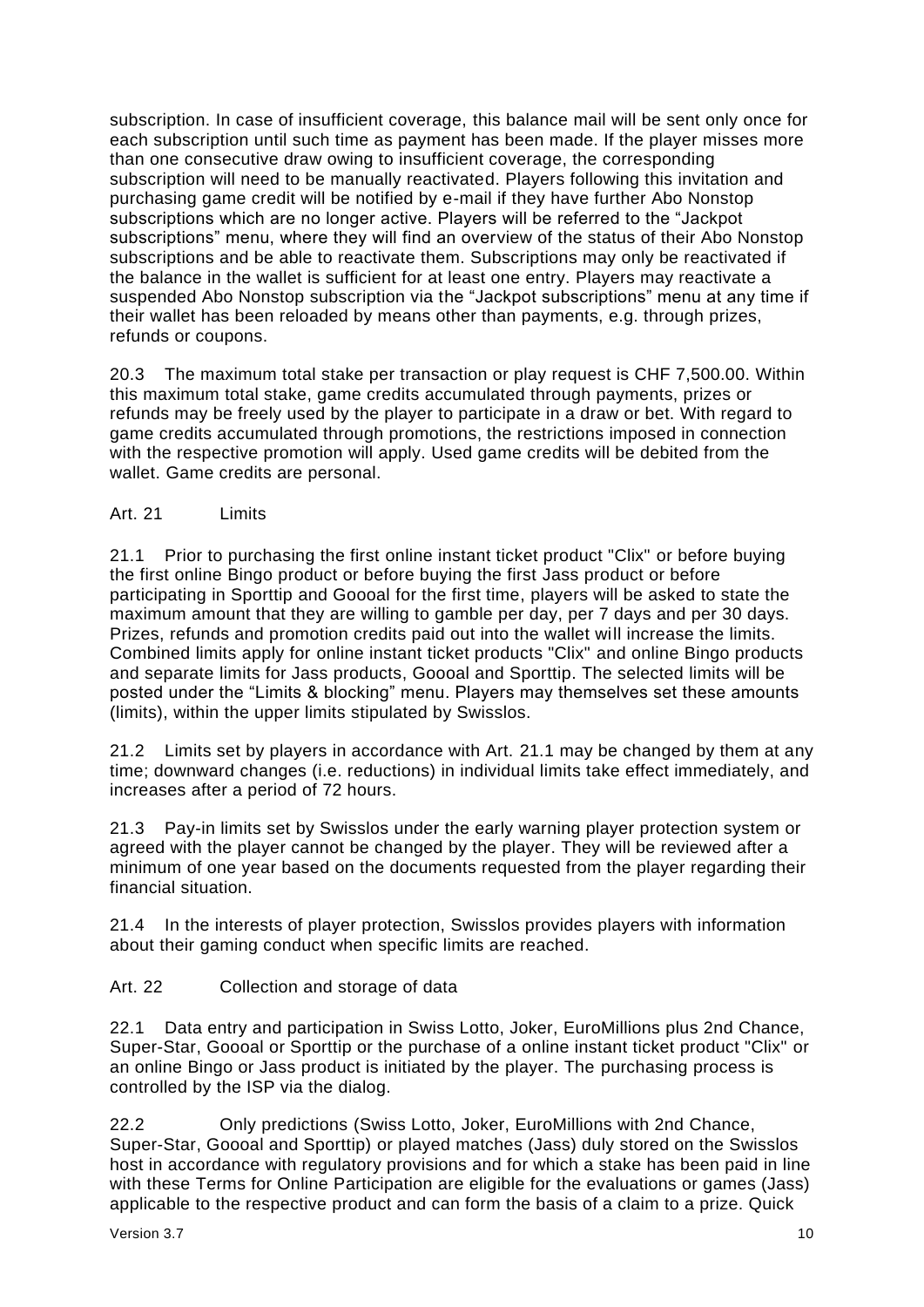picks, Replay numbers, Joker numbers, Super-Star combinations and the prize money of Goooal picks are generated at the Swisslos data processing centre.

22.3 The online instant ticket products "Clix" pregenerated by the system and Jass cards are allocated to the player on a random basis. They are recorded at the Swisslos data processing centre, stored and secured there.

Online instant ticket products "Clix" are pregenerated by the system. Each instant ticket is thus encoded with a unique instant ticket number before the time of purchase, receipt was decided in a random draw by the gaming system before purchase, and this determines whether the instant ticket is a win and if so, which prize category applies.

## <span id="page-11-0"></span>Art. 23 Entry confirmation ticket

23.1 After the Internet play slip, the selected Bingo cards or Goooal picks have been sent via the Internet to Swisslos or immediately after allocation of the online instant ticket product "Clix" or Jass cards or card sets by the Swisslos ISP Gaming System and after the corresponding game credits have been automatically deducted from the player's wallet on the ISP, an entry confirmation ticket is generated for the player and filed in his ticket archive under "Game account".

23.2 With regard to participation in products where play is controlled by the ISP via dialog ("Clix" online instant ticket products, online Bingo and Jass products and Goooal), only the data relating to the unique identification number and stored with Swisslos are of relevance for evaluation purposes or the outcome of the game. This also applies in cases where there are discrepancies between the display at the participant's end and the data stored with Swisslos.

23.3 In the event that the data or predictions printed on the entry confirmation ticket or replacement ticket could not be stored by Swisslos in accordance with the regulatory provisions, the player will be excluded from participating, which measure is in the interest of safeguarding the secure and reliable execution of the Sports bets and to protect the interests of the other players.

#### <span id="page-11-1"></span>Art. 24 Ticket contents

24.1 Swiss Lotto, Joker, EuroMillions plus 2nd Chance and Super-Star

Entry confirmation tickets for participation in Swiss Lotto, Joker, EuroMillions plus 2nd Chance and Super-Star contain the following information in particular:

- the participation data:
- the date and time of receipt of the data by Swisslos or the date of issue of the entry confirmation ticket;
- the draw dates:
- a unique identification code:
- For Extra EuroMillions draws, an unambiguous nine-character combination of letters and numbers (Extra Euro Millions combination) per prediction or a corresponding section for combinations of letters and numbers.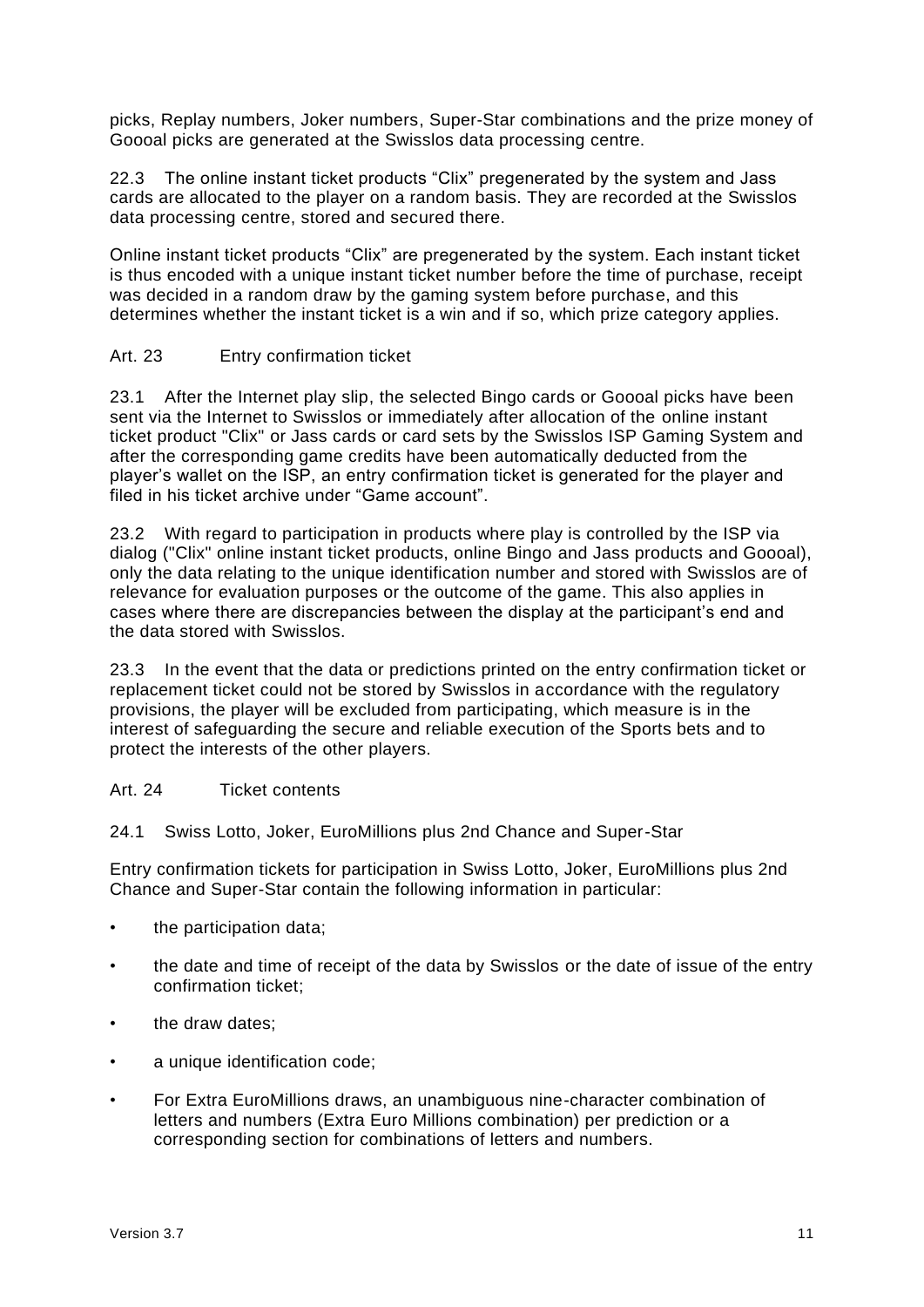#### 24.2 Sporttip

Entry confirmation tickets contain the following information in particular:

- the participation data;
- the date and time of receipt of the data by Swisslos or the date of issue of the entry confirmation ticket;
- the game days;
- a unique identification code;
- the odds for the bet:
- the winning amount for a correct prediction.

24.3 Virtual instant ticket products "Clix"

Entry confirmation tickets for participation in online instant ticket products "Clix" contain the following information in particular:

- the name of the instant ticket product  $(=$  name of the online instant ticket product "Clix" played );
- the stake paid;
- the date and time of receipt of the data by Swisslos or date of issue of the entry confirmation ticket;
- a unique identification code;
- the date of the last day of sale;
- expiry date;
- the status of the entry confirmation ticket (instant ticket bought, instant ticket played);
- the prize (only after "Clix" has been played in full).

#### 24.4 Online Bingo products

Entry confirmation tickets for participation in online Bingo products contain the following information in particular:

- the name of the online Bingo product;
- the stake paid;
- the date and time of receipt of the data by Swisslos or date of issue of the entry confirmation ticket;
- a unique identification code or the number of the Bingo play request;
- the status of the ticket.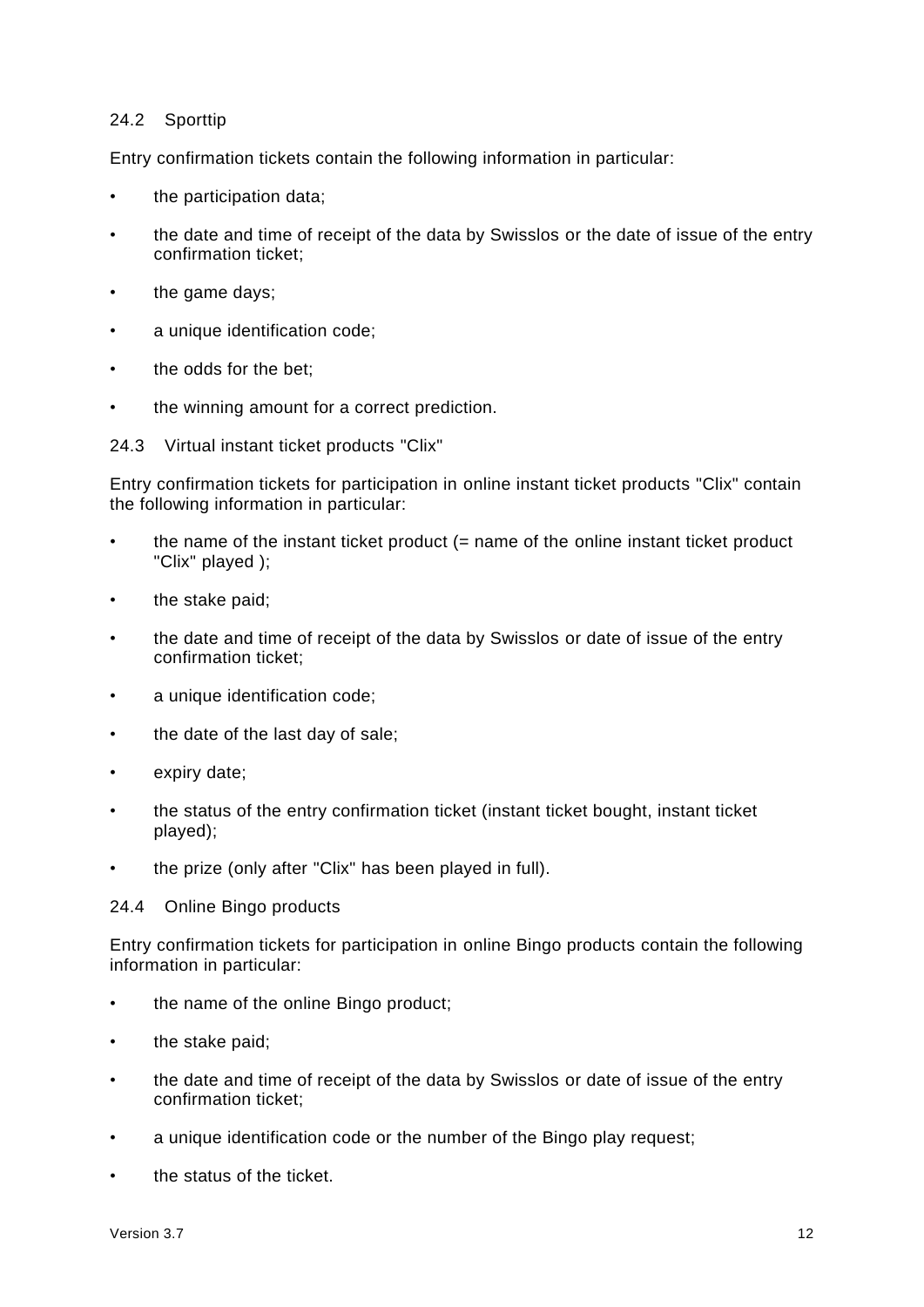#### 24.5 Jass products

Entry confirmation tickets for participation in Jass products contain the following information in particular:

- the name of the Jass product;
- the stake paid;
- the date and time of receipt of the data by Swisslos or date of issue of the entry confirmation ticket;
- a unique identification code or the number of the Jass play request:
- the status of the ticket.

#### 24.6 Goooal

Entry confirmation tickets for participation in Goooal contain the following information in particular:

- participation data, including the stake paid and potential winnings;
- the date and time of receipt of the data by Swisslos or the date of issue of the entry confirmation ticket;
- details of the draw;
- a unique identification code:
- the status of the ticket.

<span id="page-13-0"></span>Art. 25 Validity

Only entry confirmation tickets with a clearly identifiable identification code may be used as proof of participation and to claim a prize. This applies to all products.

#### <span id="page-13-1"></span>Art. 26 Objections

If the player discovers errors or discrepancies on his entry confirmation ticket, he should report this to the Customer Service Centre (Art. 36) immediately. If mistakes or discrepancies are discovered on issue of the entry confirmation ticket, the player must lodge an objection within 10 days of the date of sale. Under no circumstances may players participate in draws or sporting events that have taken place in the intervening period. Complaints received later can no longer be considered. Entry confirmation tickets issued in connection with the redemption of Replay prizes (Swiss Lotto) cannot be corrected. In all other respects, Art. 31 applies.

## <span id="page-13-2"></span>**H.** *Prizes*

#### <span id="page-13-3"></span>Art. 27 Prizes up to a maximum of CHF 1,000

Prizes up to max. CHF 1,000.00 per entry confirmation ticket are credited automatically and directly as game credits to the winner's wallet without the player being required to claim them or present the entry confirmation ticket. In the case of subscription plays, this limit applies to all prizes per entry confirmation ticket that were won on the same draw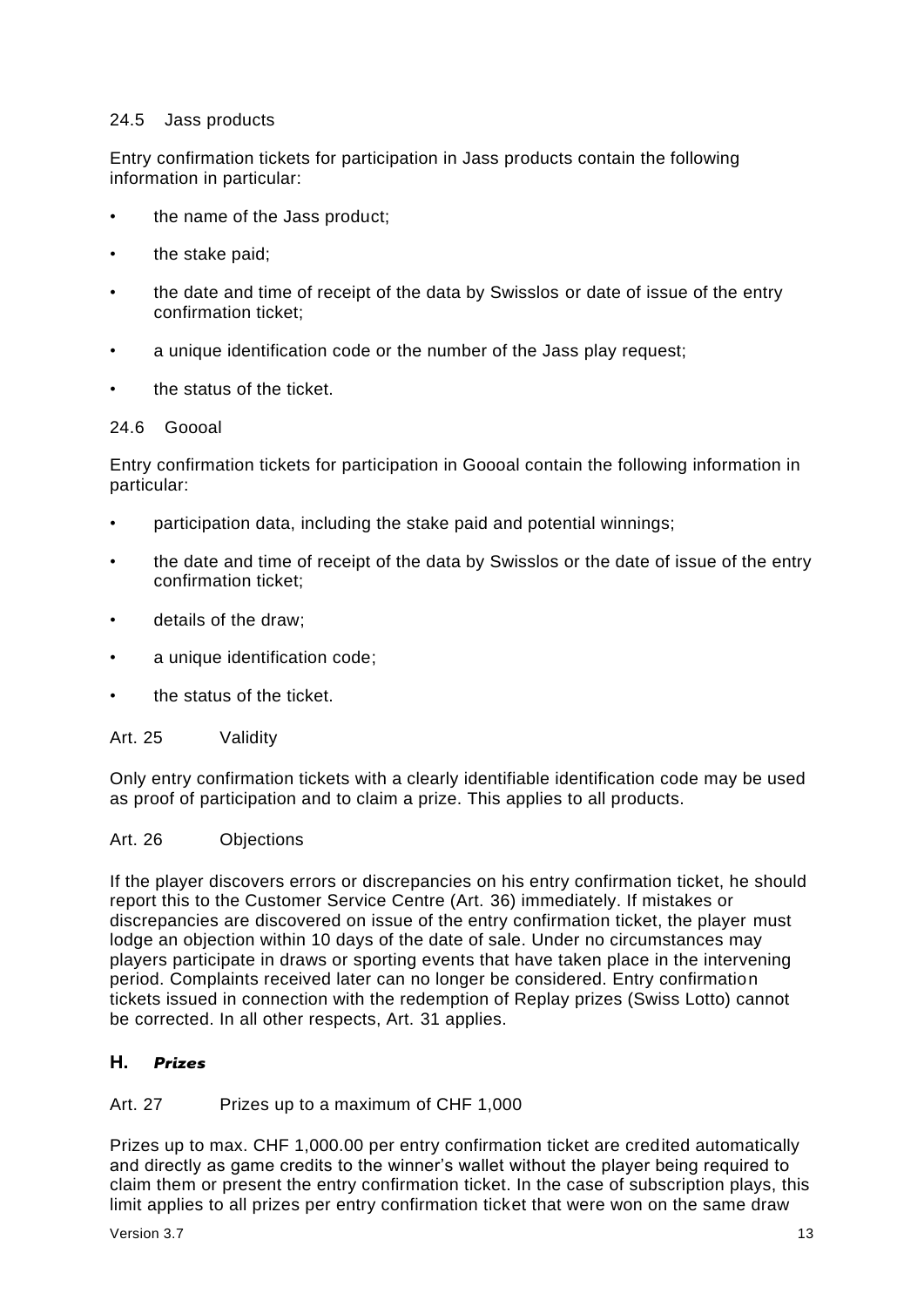date. Furthermore, players who have subscribed to the "Prize notification" newsletter will be notified immediately by e-mail if they have won a prize. In the case of online instant ticket product "Clix", online Bingo and Jass products and Goooal, any prizes will be displayed immediately to the player when logged in.

## <span id="page-14-0"></span>Art. 28 Prizes over CHF 1,000

28.1 Players who have subscribed to the "Prize notification" newsletter will be notified immediately by e-mail if they have won a large prize of more than CHF 1,000.00 per entry confirmation ticket. In the case of online instant ticket product "Clix", online Bingo and Jass products and Goooal, any prizes will be displayed immediately to the player when logged in. If the player has already provided Swisslos with details of a Switzerlandor Liechtenstein-based bank or postal account in his or her name, the prize will be paid out directly into this account. Players who have not provided Swisslos with details of a Switzerland- or Liechtenstein-based bank or postal account in their name will, when they are logged in, be advised to provide details of their Switzerland- or Liechtenstein-based bank or postal account so that the prize can be paid out. Moreover, players who have subscribed to the "Prize notification" newsletter will receive an e-mail request from Swisslos to provide details of their bank or postal account on the ISP.

28.2 For prizes of over CHF 1,000,000, the portion of the prize worth more than CHF 1,000,000 is subject to withholding and income tax.

## Examples:

- Winnings of CHF 1,000,000: exempt from withholding and income tax
- Winnings of CHF 1,050,000:
	- o CHF 1,000,000 of this amount is exempt from withholding or income tax;
	- o CHF 50,000 is subject to withholding and income tax.

For the payout of prizes of over CHF 1,000,000, withholding tax of 35% is deducted on the portion which is subject to withholding tax. Winners receive a withholding tax certificate for the portion of their prize on which withholding tax is levied.

#### <span id="page-14-1"></span>Art. 29 Payout

29.1 Payouts may only go to the address of the registered player and must be made out in the latter's favour. If Swisslos has the relevant account details, large prizes above CHF 1,000.00 (Art. 28) will be paid out directly into the player's Switzerland- or Liechtenstein-based bank or postal account within 3 working days without the player being required to claim it. Where the player only provides details of his Switzerland- or Liechtenstein-based bank or postal account in response to a corresponding request according to Art. 26, the payout will be made within 3 working days of receipt of the relevant information. If the player fails to satisfy this requirement, the prize will be forfeited 26 weeks after the prize evaluation (payout release time) and used for the charitable purpose to which Swisslos contributes, subject to the money laundering provisions.

Players who are subject to a block or an exclusion order have no entitlement to the payout of prizes.

29.2 Account details provided to Swisslos will also automatically be used for the payout of any prizes, wallet balances or the payout of refunds to be made by Swisslos in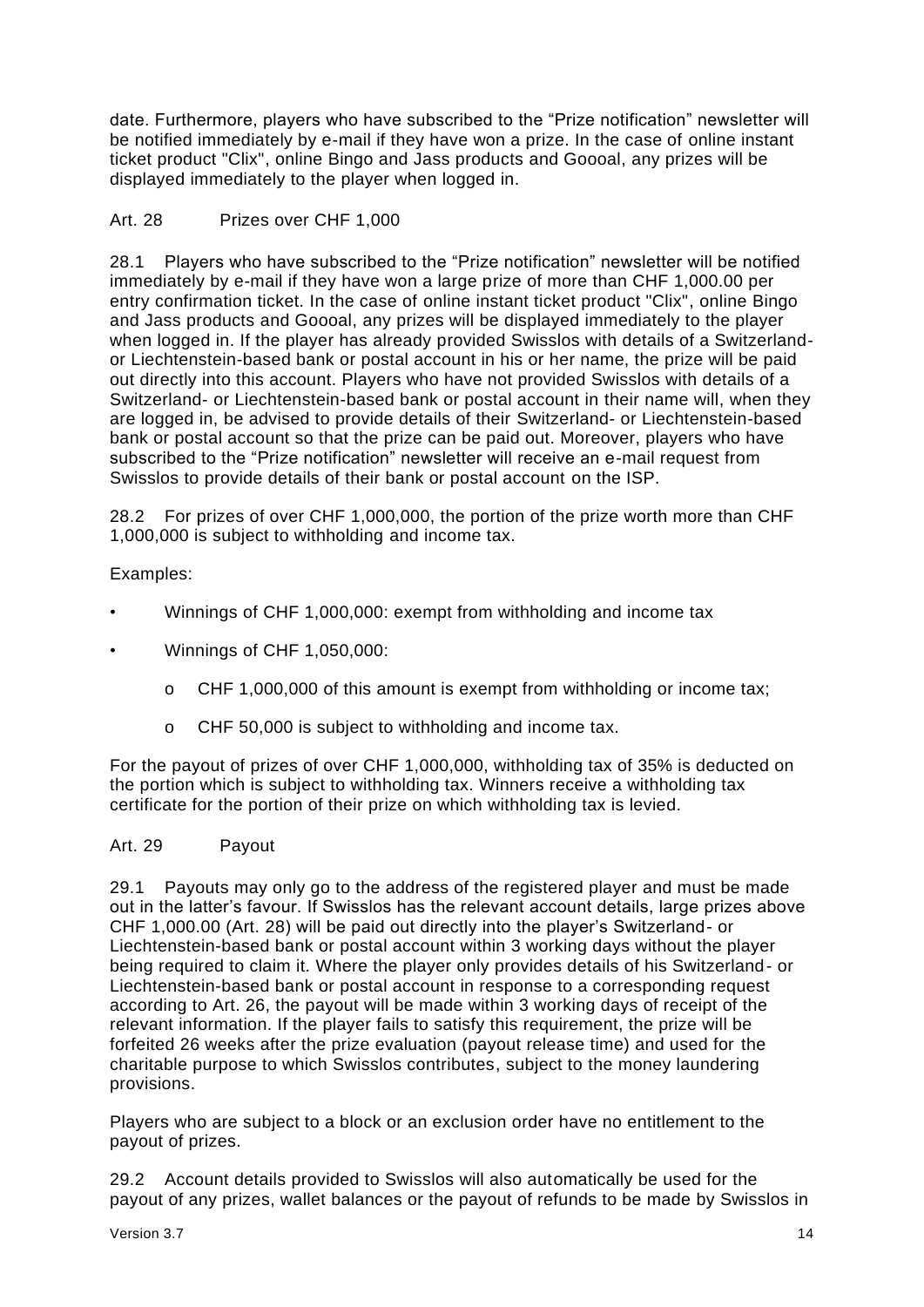the future. Players wishing to change their account details may do so at any time in their profile or by contacting and notifying the Customer Service Centre (Art. 34).

29.3 If the player does not have prizes or refunds which were credited directly to their wallet (Art. 27) paid out into a Switzerland- or Liechtenstein-based bank or postal account within 26 weeks (Art. 10), they revert to game credits.

Within the payout period, prizes and refunds may only be paid out in an amount not exceeding the credit balance in the wallet.

<span id="page-15-0"></span>Art. 30 Replay prizes (Swiss Lotto) and prizes from online instant ticket products "Clix", Goooal, online Bingo and Jass products

In the case of Replay prizes, the number of Replay quick picks won entitling the player to participate in the subsequent Swiss Lotto draw are automatically generated by the Swisslos online system as soon as the player redeems his Replay prize, but by no later than within the 26-week period. An entry confirmation ticket for the Replay quick picks will be generated for the player and filed in his personal ticket archive under "Game account".

If the player does not redeem the prize within 26 weeks, the Replay prize will be automatically played for the player by the ISP, i.e. the number of Replay quick picks won entitling the player to participate in the subsequent Swiss Lotto draw are automatically played by the Swisslos online system. An entry confirmation ticket for the Replay quick picks will be generated for the player and filed in his personal ticket archive under "Game account".

After an online instant ticket product "Clix", an online Bingo or Jass product or Goooal has been played, the result will be displayed to the player. The win display triggers any necessary prize processing. If the player does not navigate to the win display after playing the online instant ticket product "Clix", the prize will automatically be processed after the period stipulated by the system.

#### <span id="page-15-1"></span>Art. 31 Objections

Players whose alleged prizes were not displayed or paid out in accordance with these Terms for Online Participation may lodge an objection within 10 days of the date they took note that they had not been notified of the prize, but by no later than expiry period for the respective alleged prize. Entitlement to the prize will otherwise lapse and it will be used for the charitable purpose to which Swisslos contributes.

The objection must be submitted by registered letter addressed to Swisslos and handed in at an office of Swiss Post by no later than the final day of the period for objection. The appeal must include the player's name and address, the designation of the gambling product in question, the date of purchase and the grounds for objection. Moreover, the ticket supporting the claim, or any other documents supporting the claim, must be enclosed. Objections received late or which do not include all the necessary information cannot be considered. Solely those predictions which are stored with Swisslos in compliance with the regulatory provisions are relevant for the assessment of entitlement to a prize in accordance with these "Terms for Online Participation".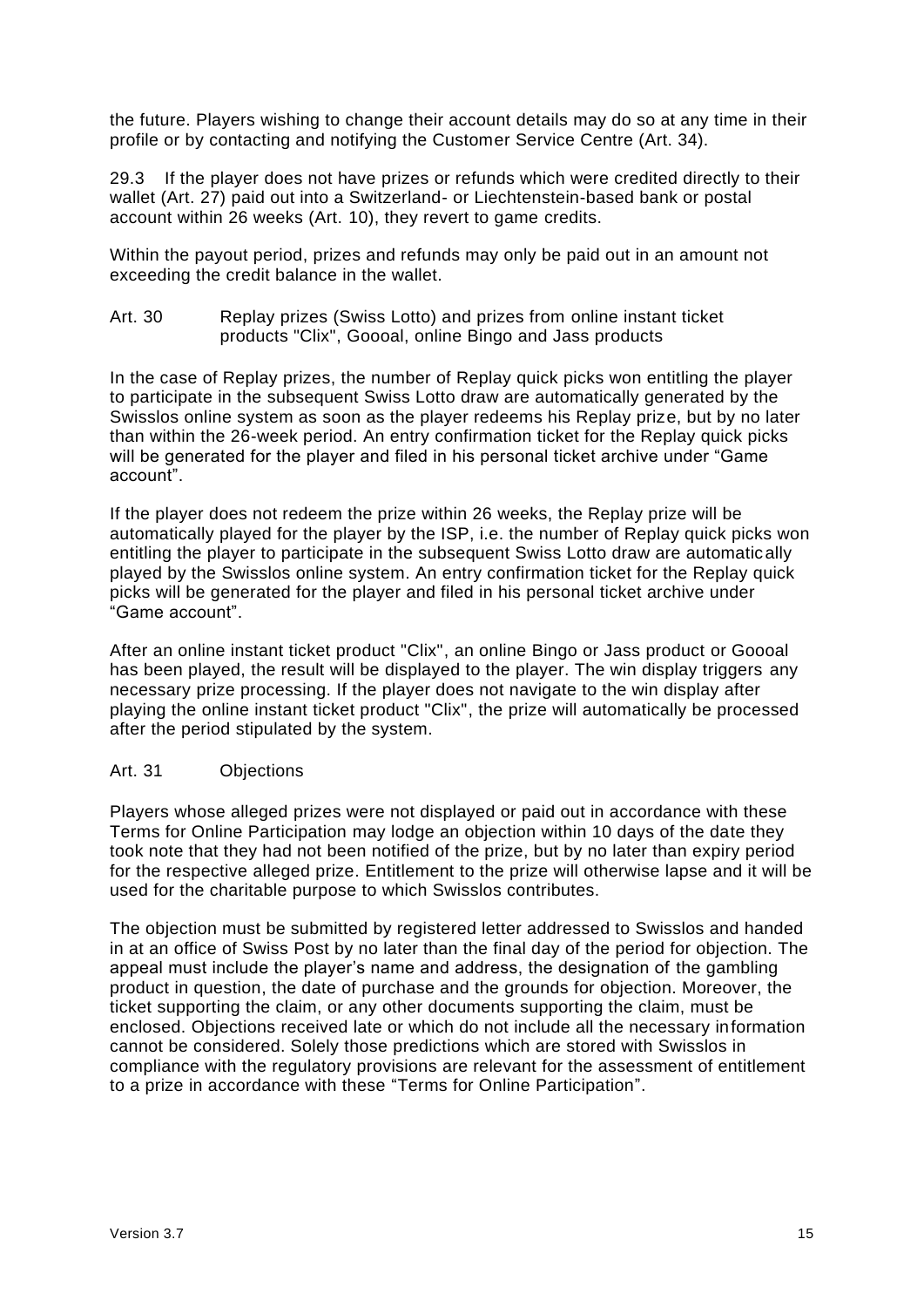## <span id="page-16-0"></span>**I.** *Promotions*

## <span id="page-16-1"></span>Art. 32 General remarks

32.1 In association with its promotions or advertising events (hereinafter collectively known as "promotions"), Swisslos reserves the right to deliver benefits to players if they fulfil the criteria laid down by Swisslos for that particular promotion. Swisslos determines the type of promotion, its duration, the benefits to be offered by the promotion and the criteria for entry. Non-designated players are not entitled to participate in a promotion.

32.2 Players cannot reject the benefits offered to them. Benefits offered cannot be exchanged or paid out in cash. They are non-transferable and may not be sold, auctioned or gifted. Benefits can only be used during the time in which the particular products are valid.

#### <span id="page-16-2"></span>Art. 33 Benefits

With regard to participation in the products offered by Swisslos, the following benefits in particular are available:

• Free participation in a game: Under this promotion, players receive a free quick pick for a Swiss Lotto or EuroMillions plus 2nd Chance draw. The free quick pick is automatically generated by the system (players are neither required nor able to give instructions) with participation triggering allocation of the benefit for the next Swiss Lotto or EuroMillions plus 2nd Chance draw. Players cannot change a free quick pick. A separate entry confirmation ticket is generated for players and filed in their ticket archive under "Game account". The stake is indicated on the entry confirmation ticket as "free".

• Game credits: Under this promotion, the player receives a coupon for game credits to reload his wallet on the ISP. A distinction is made between game credits which can be used for all products that can be played on the ISP and those for selected products only. After the coupon has been redeemed for game credits, the balance is credited to the player's wallet. It is listed separately and only deducted when the first play request is submitted after the credit entry has been made. Where more than one promotion coupon has been redeemed, the coupon with the earliest expiry date will be deducted first.

• Non-cash prizes: Under this promotion, players receive a non-cash prize stipulated in advance by Swisslos. This and the corresponding information will be sent to the address posted in the player's profile.

## <span id="page-16-3"></span>**J.** *Unfair play*

<span id="page-16-4"></span>Art. 34 Unfair play

34.1 Unfair play on the ISP is prohibited.

34.2 In Jass products, players who unfairly influence a game, other players or the result of a game will be sanctioned. When the outcome of a game of skill is not influenced solely by the player's game skills, this is deemed to constitute unfair play. This means that any other (i.e. non-skill-based) form of influence on the direction and outcome of the game of skill is prohibited.

In particular, but not exclusively, the following are deemed to constitute unfair play: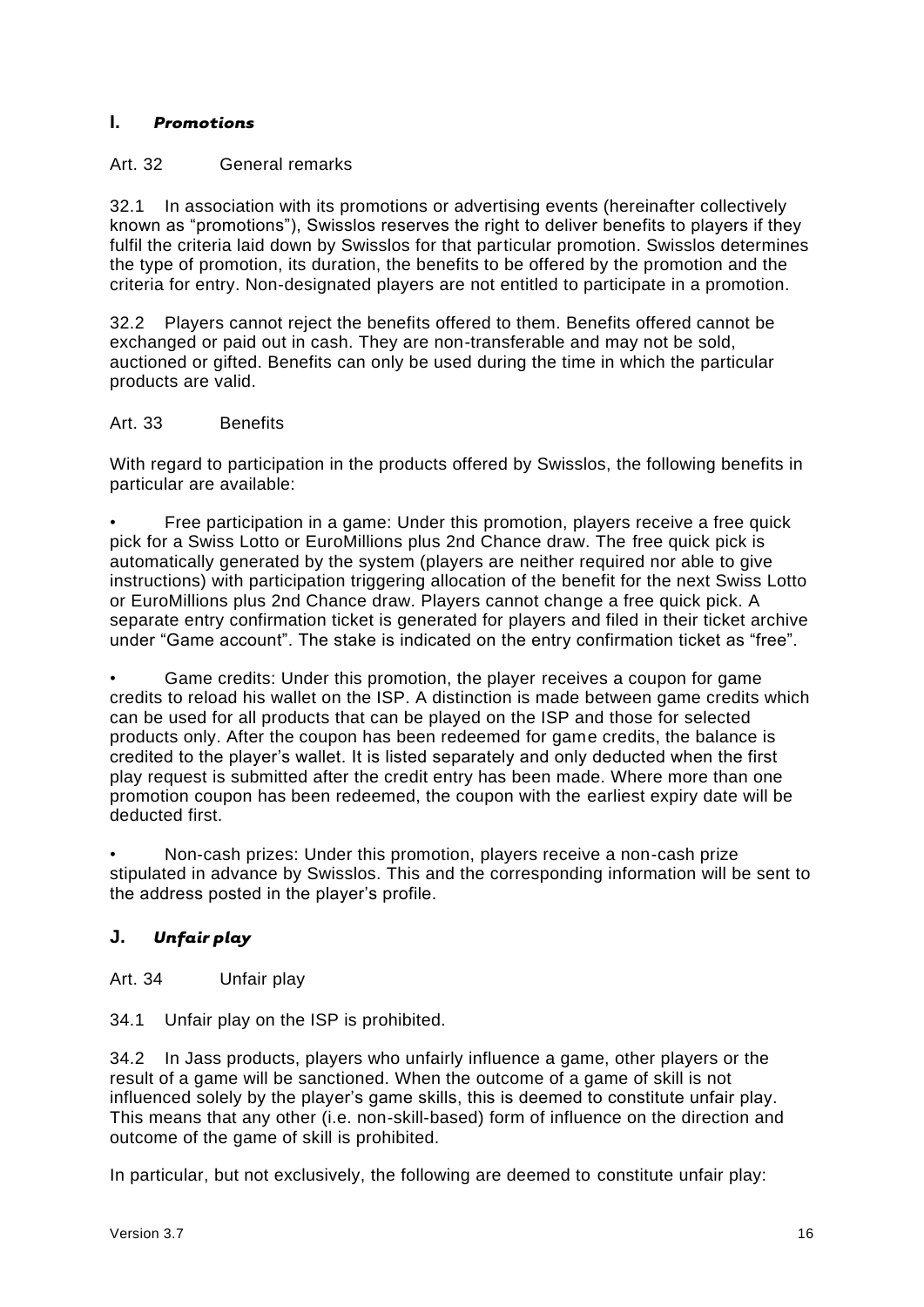- the act or attempt to influence the result of the game through collusion (e.g. several players conspiring to cooperate at one table or in one tournament), by tampering with programs and resorting to other means contrary to the rules;
- the use of any kind of software programs which give a player an advantage over other players;
- causing malfunctions and failures in order to influence the direction of the game;
- coercing players to take a particular course of action.

34.3 If Swisslos establishes unfair play on the part of a player, the latter will be barred and any prizes won will be forfeited. The game credits in the player's wallet in accordance with Art. 8ff will be confiscated as a penalty. Above and beyond these measures, Swisslos reserves the right to assert claims for compensation against the culpable player and to press criminal charges. The player is liable to compensate Swisslos for any costs incurred in this connection.

34.4 Swisslos reserves the right to instigate measures to uncover or prevent and follow up on unfair play, in particular to identify or localize players in connection with unfair play.

Swisslos has the right to bar a player suspected of unfair play and retain the game credits in his wallet in accordance with Art. 8ff. as well as any prizes until the situation is clarified.

## <span id="page-17-0"></span>**K.** *Liability*

#### <span id="page-17-1"></span>Art. 35 Liability

35.1 Neither Swisslos nor the Internet provider assume any liability for transmission errors, technical defects, failures and breakdowns or unlawful access to the ISP, IT systems and transmission systems.

35.2 The risks associated with participation via the ISP are borne solely by the players. This applies in particular to those risks arising from manipulation of the player's IT system or end device by unauthorized persons or from improper use of the password or end device. Players are obliged to keep all means of identification (in particular the password) secret and to safeguard them from improper use by unauthorized persons. If there is reason to believe that another person has learned the password, the player must change it immediately or delete it and have his own access to the ISP blocked (Art. 12). The player will bear all costs and other consequences arising from the unlawful use of his means of identification, IT system and/or end device, and may possibly be liable to prosecution.

35.3 Players will also be aware of the risks associated with the fact that the service via the ISP is delivered via open installations available to everyone (including public and private data transmission networks, mobile telephony networks, Internet servers, access providers). It is the players' responsibility to take the necessary precautions to protect themselves in particular from access by unauthorized third parties and from viruses. Swisslos bears no responsibility in this respect.

35.4 Uninterrupted operation of the ISP is not guaranteed. Operational failures or breakdowns may occur in particular as a consequence of failures of the ISP, transmission systems or peripheral systems. Operations may also be interrupted to carry out maintenance.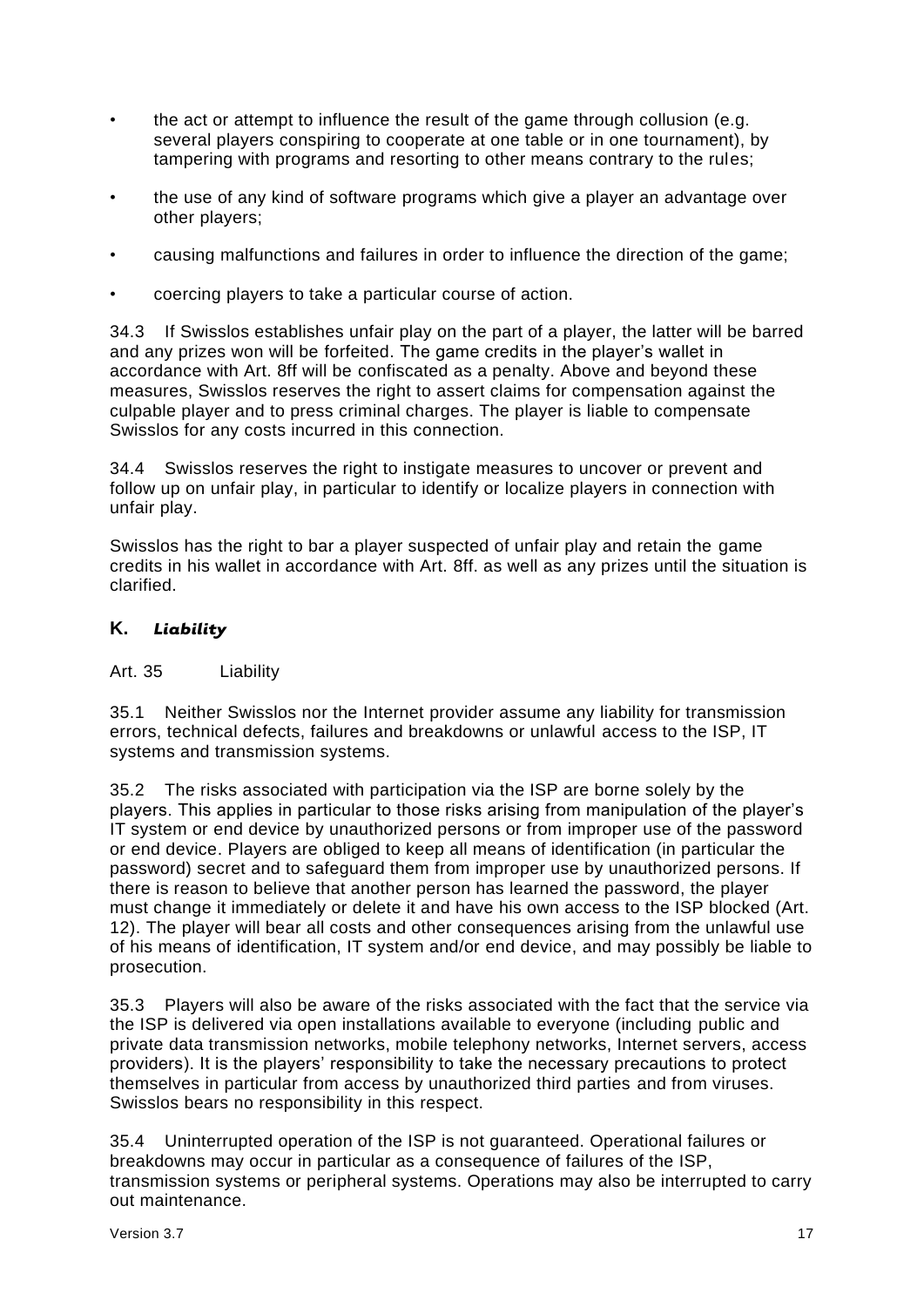35.5 If for some reason data relevant to participation in a game cannot be forwarded to or stored with Swisslos such that the holder of the entry confirmation ticket can claim entitlement to a prize in accordance with these "Terms for Online Participation", the liability borne by Swisslos shall be limited to reimbursement of the player's stake or provision of a replacement Replay quick pick, excluding all other compensation to be provided by Swisslos, its representatives or agents.

The stake is reimbursed or the replacement Replay quick pick is awarded on condition that the player furnishes proof that the corresponding play slip or quick picks were duly submitted via Internet and the stake paid. No reimbursement will be provided if an entry confirmation ticket has been tampered with in any way.

35.6 Swisslos assumes no liability for possible or actual damage incurred by the user as a consequence of playing Internet games. In particular, no liability is recognized for prizes allegedly or actually lost owing to the non-availability of the system or to transmission breakdowns or for damage arising from a breach of the duty of care on the part of the user, in particular from improper use of passwords, other means of identification and mobile telephones by players themselves or third parties.

35.7 Once the results of each draw are announced, Swisslos publishes the estimated top-ranking prize payout for the following draw for the Swiss Lotto, Joker, EuroMillions and Super-Star products via the electronic information channels (ISP, online terminals) and by means of a press release. The estimated top-ranking prize payout is referred to as the "jackpot" and is non-binding. No warranty is given for the information provided. Liability as regards incorrect publication of the jackpot is excluded.

## <span id="page-18-0"></span>**L.** *Final provisions*

## <span id="page-18-1"></span>Art. 36 Contact (Customer Service Centre)

For the purpose of addressing questions from players in connection with access to the ISP and participation in the lottery games and sports bets sold via the ISP, Swisslos has set up a central unit ("Customer Service Centre"), which operates during business hours. The telephone number of the Customer Service Centre and the electronic contact form can be found on the Swisslos website (www.swisslos.ch).

## <span id="page-18-2"></span>Art. 37 Player protection

37.1 In the interest of protecting players, Swisslos reserves the right to contact by telephone, e-mail or post any players displaying conspicuous gaming behaviour and to refer them to a counselling centre.

37.2 If there is any evidence that a person is heavily in debt, failing to meet their financial obligations or placing bets that are disproportionate to their income or assets, Swisslos may request documents to determine their financial situation. If the conditions set out under Art. 80 of the Federal Act on Gambling are satisfied, Swisslos is obliged to block the player.

This blocking period is entered in a national register and also applies to casinos (including online casinos).

## <span id="page-18-3"></span>Art. 38 Data privacy

The Privacy policy that the player has to accept in order to play sets out why and for what purposes Swisslos processes which personal data.